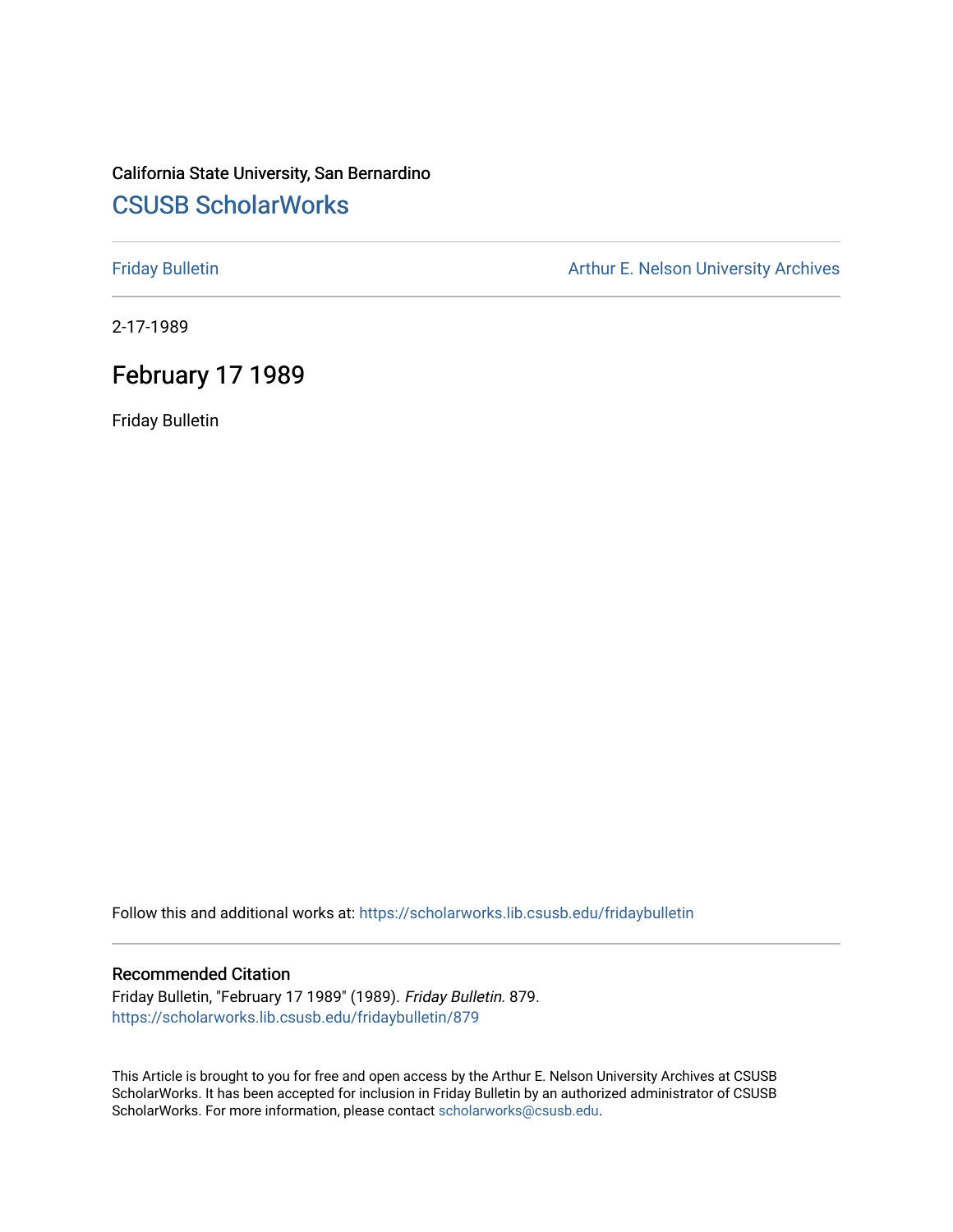

# *Graduate Degree in Math Approved*

**The university's newest graduate degree program is a Master of Arts in Teaching with a major in mathematics, approved by Chancellor W. Ann Reynolds last week.** 

**The new degree, on the academic master plan for two years, may be awarded beginning in**  1989-90.

**Surveys conducted earlier have indicated great interest among area teachers, explained Dr. Jerrold Pritchard (Academic Programs). Although no publicity has been given to the proposed program, other than the survey, the department continuously receives expressions of**  interest. The first gradu**ate course was offered last fall and more than 20 teachers enrolled.** 

**The department is planning to hire another faculty member, one with a Ph.D. in math education to support Dr. Robert Stein, who has expertise and training in this field. Other faculty members have taught math at the secondary school and at** 





CALIFORNIA STATE UNIVERSITY SAN BERNARDINO LIBRARY

#### CALIFORNIA STATE UNIVERSITY SAN BERNARDINO

**A bold new graphic symbol will represent the university on its stationery and other promotional pieces beginning late this month.** 

**'The decision to seek a new logomark for the university followed the announcement the campus would have all new telephone numbers after the purchase of its own equipment," explained Edna Steinman (Publications), chair of the University Image Committee.** 

**Since the university would have to reprint its stationery for the new phone numbers, senior management agreed this would be the opportune time to modernize the printed image, she explained,** 

**University stationery, being distributed next week, will carry the logomark as well as the new phone numbers.** 

**In the research which accompanied the design process, the San Bernardino Mountains emerged as the most distinctive feature identifying the campus. The new design.** 

**shown above, incorporates a stylized image of the mountains under a half-circle used to represent the sheltering environment of a university. The name of the institution is printed in clean and bold type, which both gives an impression of strength and is compatible with other print styles.** 

The university's new **logotype will consist, at present, of the design and the type. Both will be used together, until the artwork is readily identified with the university, explained Ms. Steinman.** 

**The traditional round seal which has been used on university stationery and publications for more than 20 years will continue to be the official seal of the university, representing the authority resting in the university. It will appear on official university documents, such as diplomas and notary seals.** 

**'The logotype serves a different purpose. It is a graphic device used to promote and unify all components of printed or promotional material from**  **the university," explained the publications director.** 

**The search for a new visual image for the university began nearly eight months ago with the hiring of design consultant, the Gardner Communications Group from Diamond Bar. Faculty members Dr. Dorothy Mettee (Communication) and Dr. Mary Smith (Marketing) served on the sub-committee to screen applicants.** 

**A University Image Committee, representing nnajor users of university printed materials, was appointed by Dr. Judith M. Rymer (University Relations) to work with the consultants. Faculty representation was designated by the Faculty Senate. Members of the Image Committee were: Carol Dunlap (Bookstore), Dr. Catherine Gannon (Coachella Valley Center), Dr. Beverly Hendricks (School of Humanities), Assistant Dean Jan Jackson (Extended Educa-**

*Continued on Page 2*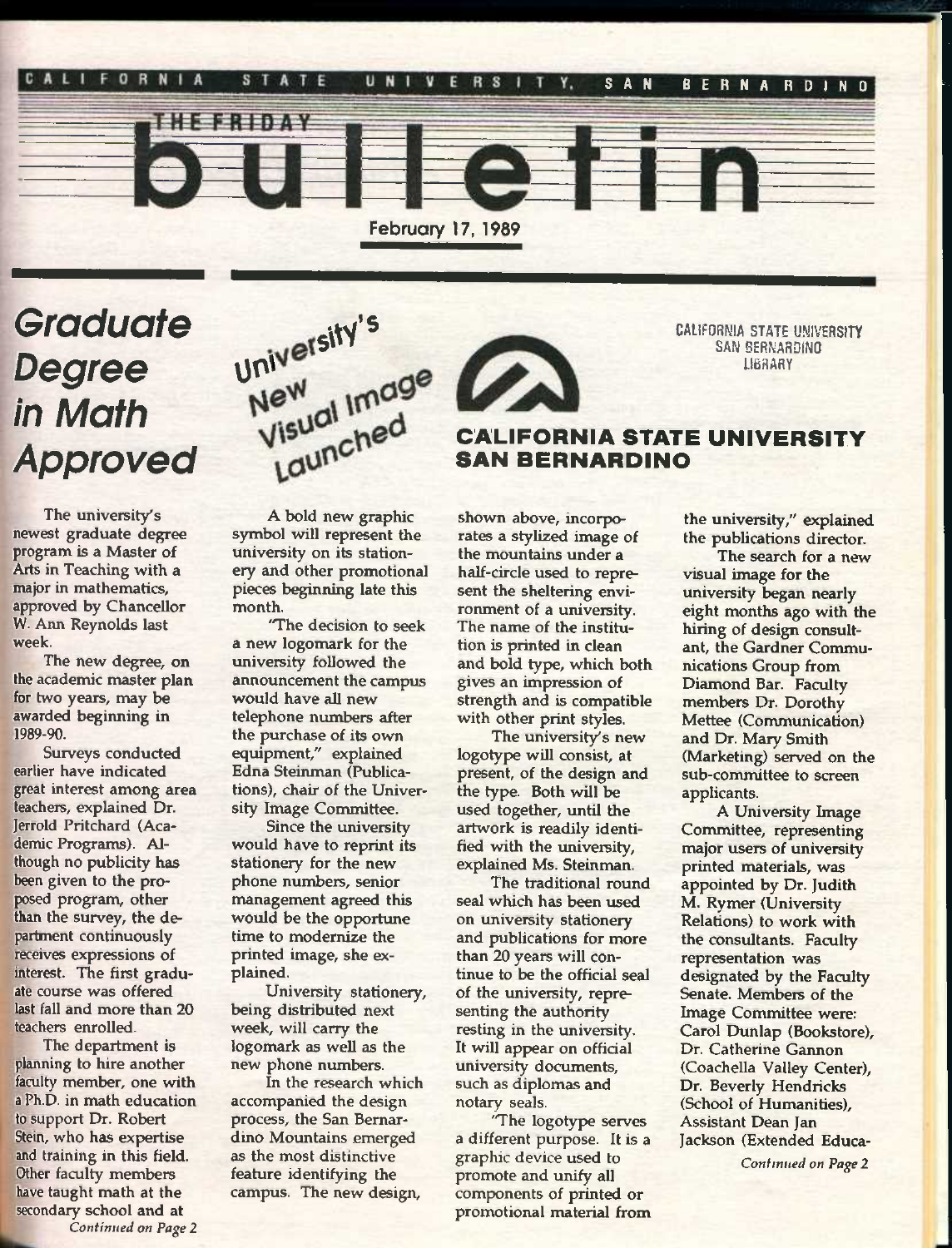**"As the first MAT in mathematics in the CSU, this degree is unique," explained Dr. Stein, acting chair of math. "It is offered in conjunction with the School of Education but the focus is heavily in mathematics because we believe the teaching of this subject cannot be separated from the subject itself."** 

**Other Cal State campuses offer master's degrees which are preparatory for doctoral programs. The M.A.T. is specifically designed to serve educators.** 

**A CSU task force four years ago completed an in-depth survey of precollege math and science education and found California was not producing enough well prepared teachers of math and science to meet its present needs. The shortage was expected to become more critical in the ensuing 10 years, with a high level of pending retirements in the public schools. Women, blacks and hispanics are seriously underrepresented** 

**both in the fields of math and science and in the teaching of these disciplines at all levels.** 

**The number of mathematics majors in graduate schools, which can be easily tracked, is half of what it was some years ago and completely inadequate to meet the needs of the country. Dr. Stein explains.** 

**"Since we (the discipline) can't meet the need for Ph.D.s, we believe if we can produce top-notch leaders at local schools, they can help bring the other teachers up to snuff," he said.** 

**"Like the high schools, the two-year colleges are going to face an equal shortage of trained people and our degree will meet the needs of faculty teaching there as well," he added.** 

**"We firmly believe our new program can help area math teachers who are enthusiastic about their fields but seek additional academic preparation for leadership in the field," said Dr. Stein.** 

#### Image . . . continued from Page 1

**tion). Associate Vice President Don Kajcienski (Enrollment Services), Dr. Reg Price (Intercollegiate Athletics), Dr. Judith M. Rymer (University Relations), William Shum (Physical Planning and Development), Dr. Mary Smith (Marketing), Linda Snyder (Publications), and Edna Steinman, as chair.** 

**Several designs were presented by the Gardner Group, with the final** 

**selection made by President Anthony H. Evans after consultation with senior management.** 

**In conjunction with the release of the new logomark, the Publications Office is preparing a formalized University Publications Policy, which will define the ways in which the university seeks to create a unified visual identity. The document will be distributed soon.** 

# Math ... continued from Page 1 *Kansan to be kommunity college levels.* both in the fields of math **Athletic Director**

**David Suenram, 54, former athletic director and coordinator of men's athletics at Pittsburg State University in Kansas, will become Cal State's first full-time athletic director April 1.** 

**He was selected from a pool of six finalists based on his breadth of experience in coaching, athletics administration and fund-raising, announced Dr. Judith M. Rymer, vice president for university relations and chair of the AD search committee.** 

**"During his years at Pittsburg State University, Suenram earned a solid reputation for being a strong leader, an excellent communicator and a man of vision," she said. "He is strongly committed to the academic achievement of student athletes."** 

**Except for nine years as a high school coach, Suenram's professional career has been at Pittsburg. He was head coach of track and field and cross country and taught in the Department of Health, Physical Education and Recreation for nine years before becoming coordinator of men's athletics and head of the Department of Health, Physical Education and Recreation in 1976. He served as athletic director from 1983 to 1987, resigning for personal reasons. During the past year he has been cross country** 

**coach in addition to his academic appointment as professor of physical education.** 

**His fund-raising accomplishments at Pittsburg, a town of 18,000, included: increasing the athletic scholarship drive income from \$15,000 to \$90,000 in 10 years, raising nearly \$1 million in the community for improvement of athletic facilities, organizing two jog-a-thons which raised \$25,000 for department vehicles and increasing athletic revenue from increased student fees, gate receipts and concessions from \$297,000 to \$408,000 in four years.** 

**He was involved in securing corporate support for the athletic program, establishing youth clinics, initiating regional city days for home football games and securing a radio station to broadcast basketball games after little interest had been shown.** 

**Suenram formulated the plan to move Pittsburg State University from NAIA competition to NCAA II. During his tenure as athletic director, Pittsburg's football team was in the NAIA national play-offs three times and won or shared six Central States Intercollegiate Conference championships. A total of 21 championships were won in all sports.** 

**During his 20 years of coaching track and field and cross country at**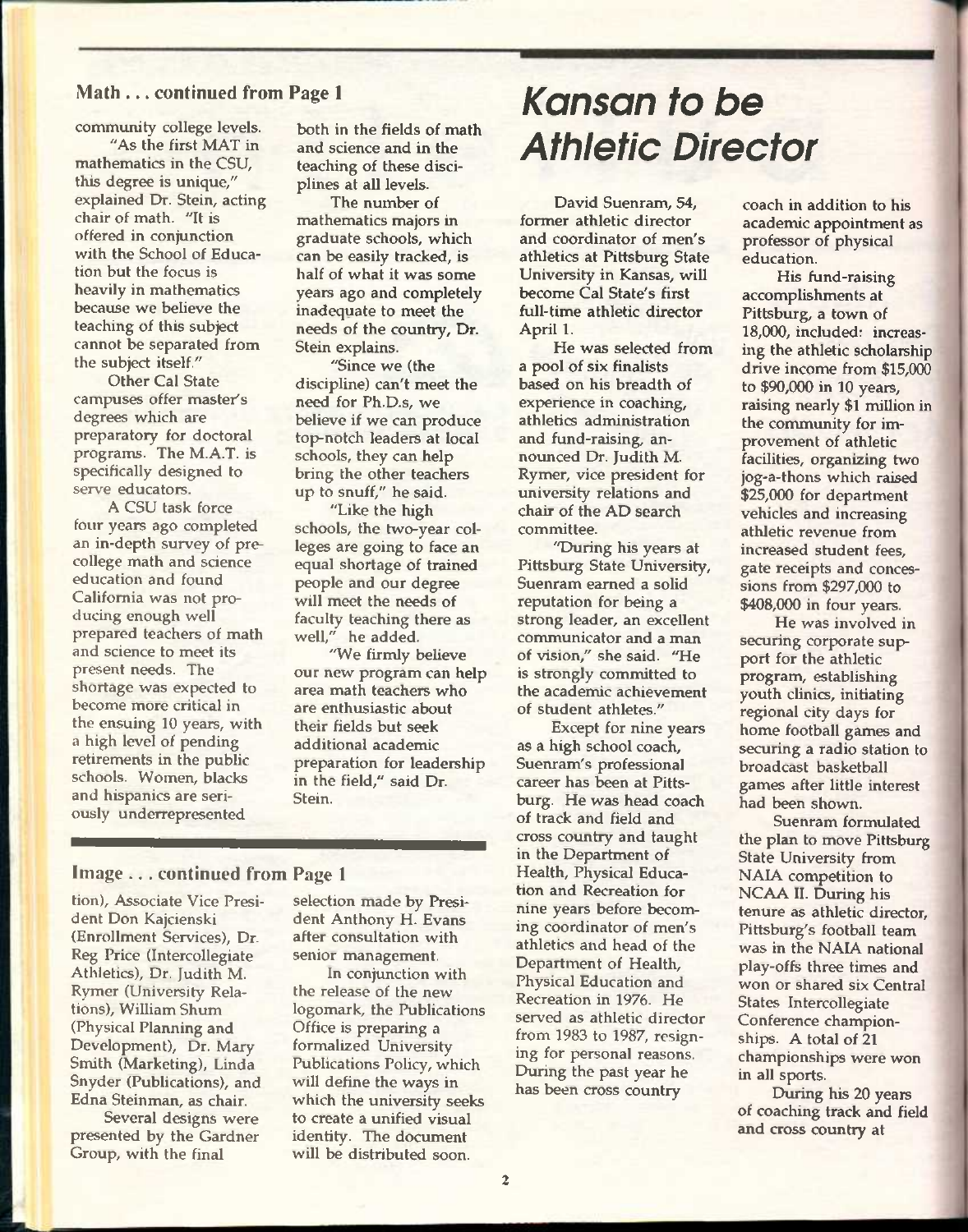**Pittsburg, his teams won 26 conference or district championships. University athletes won Ail-American status on 88 separate occasions. Suenram was named District 10 coach of the year 10 times and Area 3 coach of the year once.** 

**Suenram earned his B.S. and M.S., both in physical education, from Pittsburg State University and has done additional graduate work at Northem Illinois University and Indiana University.** 

**Praising Suenram's experience, energy and vision, President Anthony H. Evans said, "His past successes with alumni and booster clubs as well as his excellent record of fund raising for athletic scholarships and facilities make him a very attractive candidate."** 

**"Suenram was the strong consensus choice of all involved in the search process," said Dr. Rymer.** 

**A nationwide search was conducted last spring when the athletic director position was upgraded to a full-time management post and moved from the School of Natural Sciences to University Relations.** 

**The initial appointee resigned after a few weeks and Dr. Reg Price, who launched the intercollegiate athletic program at Cal State as a part-time AD, was asked to continue to direct the program pending the new search.** 

### *SAIL Receives Federal Funding*

**The Student Assistance in Learning (SAIL) program will receive a federal grant of \$162,803 to continue its work in the 1989-90 academic year.** 

**The U.S. Department of Education has funded the program since it was established in 1981, said Dr. Tom Rivera (Educational Support Services).** 

**SAIL provides counseling, academic and career workshops, followups on faculty mid-term referrals and adjunct courses.** 

**Diane Hansen is acting director of the program, housed in Trailer IB behind Student Services. The original grant was written by the director, Jean Peacock, who is on leave this year to pursue doctoral studies.** 

### *Ethel Encores Overlap Foreigner*

**The last two encore performances of the highly acclaimed original musical, "Ethel," will overlap the two concluding performances of "The Foreigner" tonight (Friday) and tomorrow, Saturday, Feb. 18.** 

**"Ethel," the life of blues singer Ethel Waters, features Val Limar, a senior theatre arts major, in the title role. The onewoman show was written** 

**by Dr. William Slout (Theatre Arts) and Ms. Limar.** 

**'The Foreigner," directed by Dr. Robert Yowell, is a contemporary comedy about a man who is thought to be non-English speaking and thus becomes privy to people's secrets.** 

**Seen in the lead role is Ian Ocasio, a theatre arts major who draws on his experiences as a Spanish-speaking native of**  Puerto Rico.

**"Ethel" is presented in the Recital Hall and 'The Foreigner" in the Theatre. Curtain time is 8:15 p.m. Admission for both is \$6 general admission and \$3 for senior citizens and students.** 

### *NIkki Giovanni Here Feb. 24*

**Nikki Giovanni, known as "the princess of black poetry," will recite from her works and talk about contemporary black issues on campus Feb. 24.** 

**Her presentation, part of Black History Month, will begin at 7 p.m. in the Upper Commons. It is free and open to the public.** 

**Giovanni developed prominence as an outspoken author in the 1960s. With 17 books and six record albums to her credit, she has developed the status of a folk hero in the black community.** 

**She has taught creative writing at Ohio State University, The College of Mount St. Joseph, and Virginia** 

**Polytechnic and State University. She was designated as a woman of the year by Mademoiselle and Ladies Home Journal.** 

**Also as part of the Black History Week celebration, a spoken and musical production of**  'The African-American **Woman 1500 to the Present" will be presented at 3 p.m., Monday, Feb. 27 in the SUMP by four artists from Praada Productions.** 

### *news briefs. news briefs*

#### Polish Film

**A Polish film, grand prize winner at the 1981 Cannes Film Festival, will be shown Saturday evening, Feb. 25 in the foreign film series.** 

**"Man of Iron" fuses fiction with documentary, depicting the turbulent coexistence of labor, the Catholic church and communism. The color film, rated PG, has English subtitles.** 

**The showing, free and open to the public, begins at 8:15 p.m. in PS 10.** 

#### Parking Violations **Bail Upped**

**The cost of parking illegally in a handicapped space will double—from \$25 to \$50—on March 1, warns Harry Larsen (Parking Services).** 

**The fine for failure to display a parking decal or permit will go up from \$10 to \$15 at the same time.** 

**The increases, approved by the Adminis-**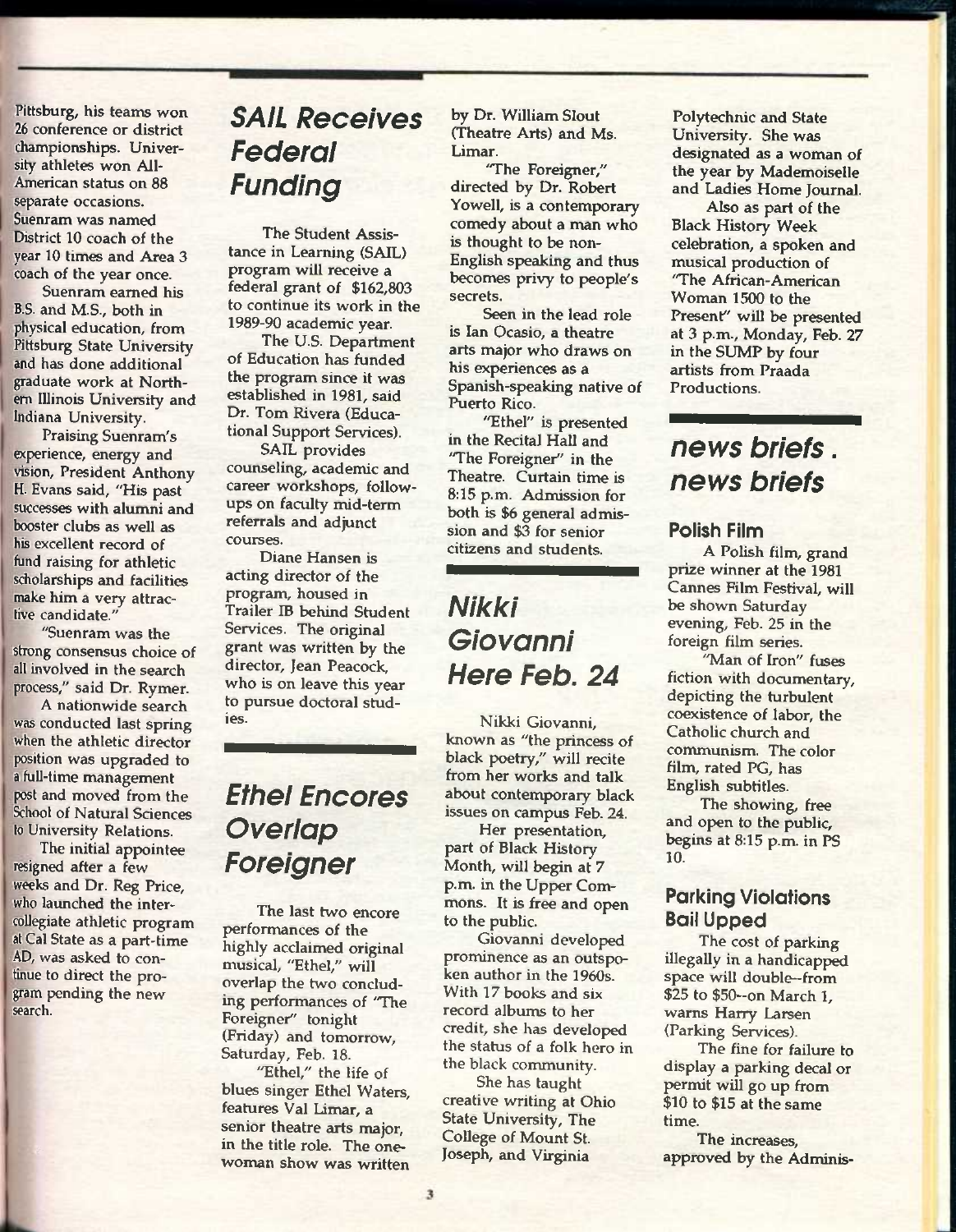**trative Council and the San Bernardino Municipal Court, bring the university's bail schedule more closely into line with other CSU campuses,**  Larsen explained. Bail for **other parking violations remains unchanged.** 

#### *BSU Conference Draws 150*

**More than 150 high school students, advisors and parents attended the Southern Regional United Black Students Union (UBSU) conference on campus Jan. 14.** 

**Workshops on student life, male-female relationships, black history and caucusing were followed by a keynote address by Frank Stallworth, from State Sen. Ruben Ayala's staff.** 

**High schools represented were San Gorgonio, Eisenhower, Riverside Poly, North, Rubidoux, Moreno Valley, Canyon Springs, Victor Valley, Elsinore and Carey.** 

**The conference was coordinated by Billy Johnson, Cal State's BSU president, and Anita E. Rivers (Relations with High Schools).** 

#### Escape to Santo Anita

**Horse-racing fans, this is an opportunity for you, reports Joe Long (Recreational Sports).** 

**Seats are still available on the bus headed for the Santa Anita race track tomorrow (Saturday, Feb. 18). The cost is \$6, for admission and the bus trip. The bus will leave at 10:15 a.m. from the book drop at the front of the campus.** 

**The Escape program is sponsored by the Associated Students. Reservations should be made with the ASI box office in the Student Union.** 

#### Aging Conference

**Nurses, social workers and care providers from throughout the Los Angeles basin were on campus Feb. 11 for a conference, "A Common Venture: Aging in the Inland Counties," sponsored by Extended Education.** 

**Two leading physicians in the field of geriatrics. Dr. Edward L. Schneider and Dr. Victor Kassel, addressed the 255 attendees, who also participated in workshops on related topics.** 

### *Senior Show March 2*

**A variety of work will be shown in the Senior Thesis Exhibition opening in the Art Gallery Thursday, March 2.** 

**A free, public reception from 7 to 9 p.m. that day will honor the student artists.** 

**The areas of concentration and the exhibitors in the show are:** 

**Painting: Anne Alfred, Maria Littlefield and Diane Raley; sculpture: Darryl Elliott and Wendell Thomas; ceramics/glass: Roger Dale, Terry German and Judy Hernandez; and graphic art: John Hyde and Sylvia Gutierrez.** 

**Gallery hours are 9 a.m. to 4 p.m., Monday through Friday.** 

### *Students Provide Tax Assistance*

**Cal State accounting students will help lowincome taxpayers prepare their federal and state tax returns free again this year, said Joan Kritzberg (Accounting and Finance), faculty advisor.** 

**The Volunteer Income Tax Assistance (VITA) program is sponsored by the Internal Revenue Service and the Accounting Association.** 

**The students will be**  available in the Eucalyptus **Room of the Commons from 4 to 6 p.m., Wednesdays and Thursdays through March 9. They will be in Central City Mall, the upper Penney's court, from 10 a.m. to 4 p.m., Saturdays through March 4.** 

### *Community Service*

**Dr. Russell Barber (Anthropology) was the guest on the Viewpoint program on Radio KQLH, San Bernardino, Feb. 12, discussing evolution and creationism.** 

**Dr. Edward J. Bostley (Music) presented an in-service workshop on "Aesthetic Development in the Public School Instrumental Music Program" for the Yucaipa School District Jan. 27.** 

**Dr. James Crum (School of Natural Sciences) spoke to the Lake Gregory Rotary Club Feb.**  **14 on "What You Always Wanted to Know About Wine but Never Asked."** 

**Dr. Ellen Gruenbaum (Anthropology) talked about "African Animals" to two elementary classes at Hillside School Feb. 8. She also spoke about 'The Multiccultural University: Skills Needed for Understanding Cultural Diversity" at the Feb. 3 meeting of the Professional Organization of Women in Education and Re-entry held on campus.** 

**Joyce Kluck (Registrar's Office/ Veterans Certification) has been appointed to the membership committee of the National Association of Veterans' Program Administrators.** 

**Dr. Karen Kolehmainen (Physics) was interviewed on KRSO radio during the Richard Hanks Show Jan. 27. The topic was the attitude of the scientific community about the Strategic Defense Initiative (SDI or Star Wars).** 

**Dr. Tom Pierce (Economics) addressed the San Bernardino and Riverside Counties Estate Planning Councils on 'The Current State of the Economy" Feb. 8 in San Bernardino.** 

**Dr. Sidney Ribeau (Undergraduate Studies) spoke to a history class at Sierra High School Feb. 15 on Dr. Martin Luther King Jr-**

**Patricia Rodgers (Career Development Center) will conduct three 45-minute workshops on "Goal Setting" to three groups of Upward Bound students March 18.** 

**Dr. David O. Stine (Education) has been**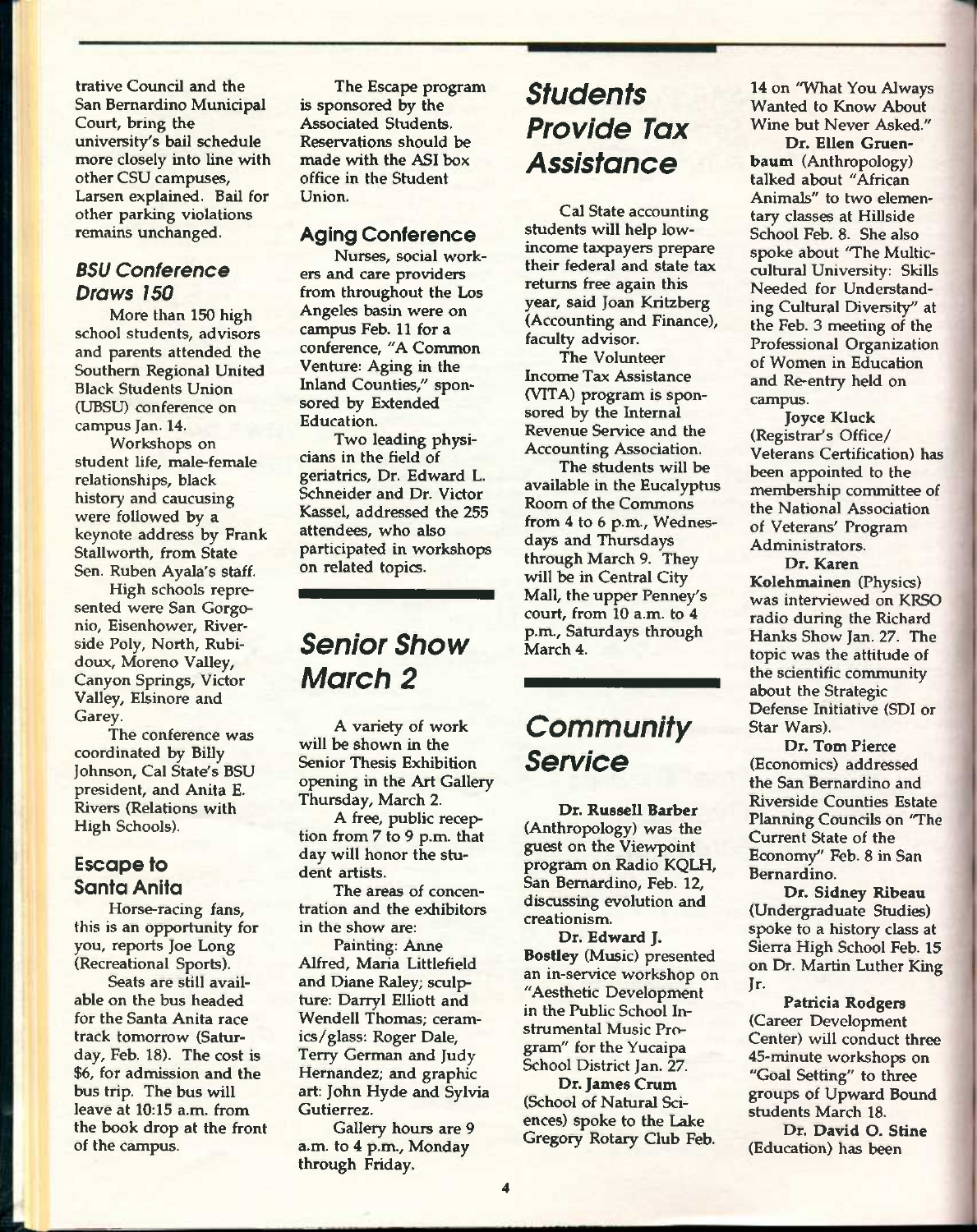**appointed to the San Bemardino/Inyo Coxmties Administrative Training Center (ATC) Advisory Board. The program is operated by the San Bernardino County Schools.** 

### *Personnel*

#### **New to the University**

*Full-time, permanent* 

**Mary Hahn Clerical Assistant IIIA Academic Programs Ext. 7203, AD 194** 

**Barbara Holtzman Clerical Assistant IIIA Academic Programs Ext. 7203, AD 194** 

**Dan Moseley Media Production Specialist HA Audiovisual Services Ext. 7298, PL 87** 

*Part-time, temporary through juneSO, 1989* 

**Dawn Poupard Qerical Assistant IIA Academic Resources Ext. 7515, AD 189** 

**Barbara Young Data Entry Operator A Plant Operations Ext. 7753, PP 100** 

## *Employment Opportunities*

*Current job vacancies can be seen on Channel* **3,** *the community access channel in San Bernardino. Information also is available on a 24-hour hotline at Ext. 7762, which is updated at 2 p.m., Fridays. Applications will be accepted until 2 p.m. on the dates listed.* 

**Audiovisual Services: Equipment Technician IIIA; \$2518-\$3034/mo.; full-time, permanent. Open until filled.** 

**CAL-SOAP Project; Clerical Assistant lA— \$7.44-\$8.74/hr.; hourly, temporary through June 30, 1989. Apply by Feb. 17.** 

**Computer Center: Programmer IA~\$12.83- \$15.42/hr.; hourly, temporary through June 30, 1989. Apply by Feb. 24.** 

**Extended Education: Administrative Operations I~\$2076-\$2495/mo.; full-time, permanent. Apply by Feb. 17.** 

**Extended Education: Clerical Assistant lA— \$1290-\$1515/mo.; fulltime, temporary through Jime 30,1989. Apply by Feb. 17.** 

**Financial Aid Office: Clerical Assistant IIA— \$1385-\$1634/mo.; fuUtime, temporary through June 30, 1989. Open until filled.** 

**Library: Clerical Assistant IIA (two positions)— \$1385-\$1634/mo.; fulltime, temporary through June 30,1989. Apply by Feb. 17.** 

**Personnel Office: Clerical Assistant IIA~\$1385- \$1634/mo.; full-time, permanent. Apply by Feb. 17.** 

**Psychology Department: Department Secretary IIA- -\$1640-\$1934/mo.; fulltime, permanent. Open until filled.** 

**Public Safety; Public Safety Officer~\$2255- \$2714/mo.; full-time, permanent. Open until filled.** 

**School of Social and Behavioral Sciences: Clerical Assistant IIA~ \$1385-\$1634/mo.; fulltime, temporary through June 30, 1989. Apply by Feb. 17.** 

**Sponsored Programs Office: Power Keyboard Operator A~\$1574-\$1862/ mo.; full-time, permanent. Apply by Feb. 24.** 

**Student Assistant in Learning (SAIL): Adjunct Instructor~\$15.15-\$16.47/ hr.; hourly, temporary through June 30, 1989; full-time appointment possible in fall. Apply by Feb. 24. (not state position)** 

**Student Life: Student Services Professional IA~ \$10.64-\$11.60/hr.; hourly, temporary through June 1, 1989. Apply by Feb. 24.** 

**Student Life: Clerical Assistant nC~\$1154- \$1362/mo.; full-time, permanent. Apply by Feb. 24.** 

### *Calendar*

#### **Friday-Saturday, Feb. 17-18**

**"Ethel," encore performances of the story of blues singer Ethel Waters. 8:15 p.m.. Recital Hall. General admission \$6, students and senior citizens \$3.** 

**Friday-Saturday, Feb. 17-18** 

**'The Foreigner," contemporary comedy directed by Dr. Robert Yowell. 8:15 p.m.. Theatre. General admission \$6, students and senior citizens \$3.** 

**Sunday, Feb. 19 Faculty Artists Concert by Dr. Larry McFatter, piano, and Dr. A1 Rice, clarinet. 7:30 p.m., Recital Hall. General admission \$5, students \$3.** 

**Thursday, Feb. 23 "Women and Words," lecture by Dr. Amy Shapiro from Alvemo College. 4 p.m.. Pine Room. Free.** 

**Satitrday, Feb. 25 "Man of Iron," Polish film with English subtitles. 8:15 p.m., PS 10. Free.** 

**Tuesday, Feb. 28 Art lecture by Christopher Schumaker and Dustin Shuler, participants in the "On Site: Public Art" exhibit on campus, noon, VA 110. Free.** 

**Wednesday, March 1 "Perspectives on the Land: Nineteenth Century American Travel Writing," faculty research lecture by Dr. Elinore Partridge, associate professor, Cal State, noon. Pine Room. Free.**